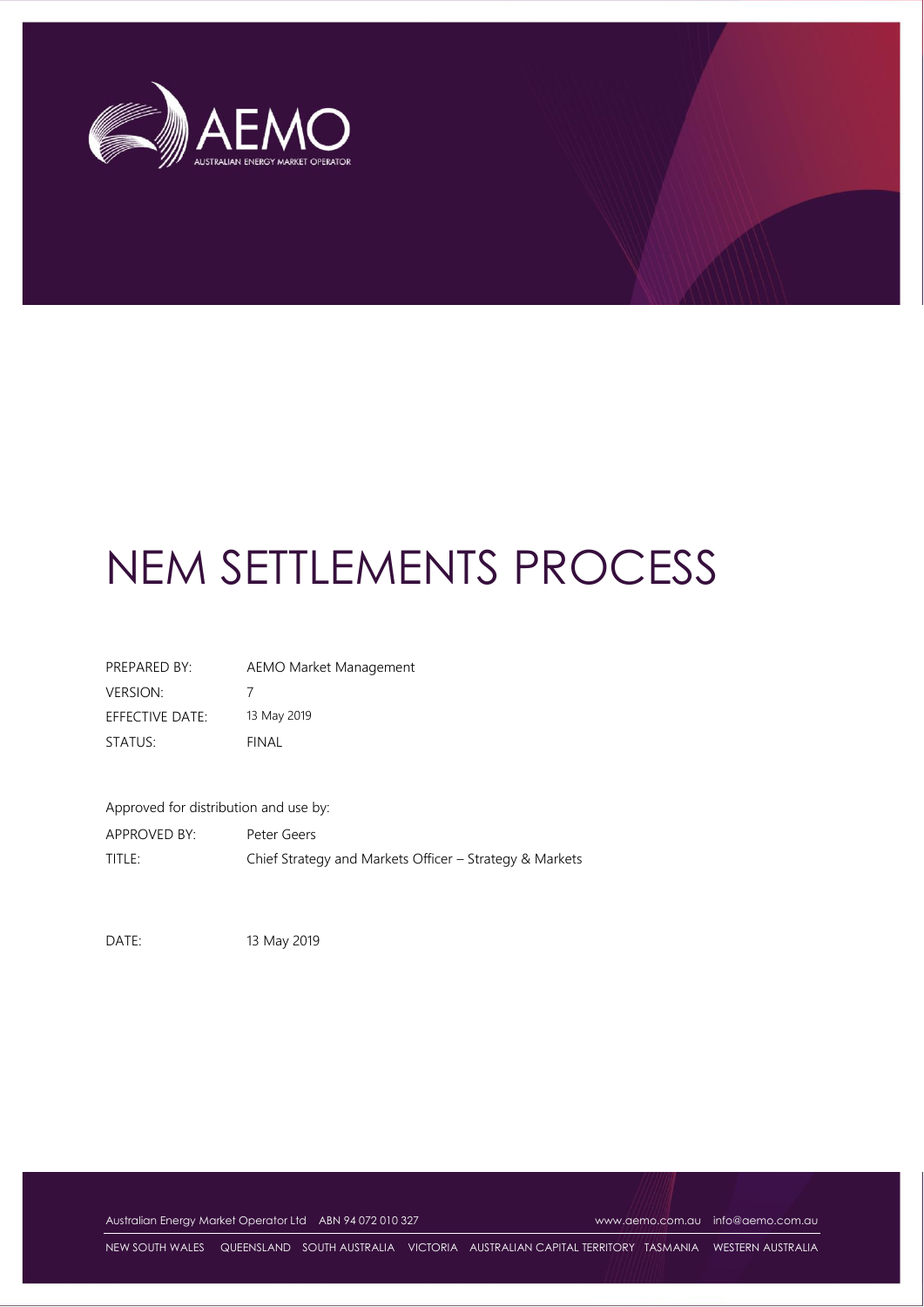

# **IMPORTANT NOTICE**

#### Purpose

AEMO has prepared this document to provide summary information about AEMO's settlement process for National Electricity Market transactions, as at the date of publication.

#### Disclaimer

This document or the information in it may be subsequently updated or amended. This document does not constitute legal or business advice, and should not be relied on as a substitute for obtaining detailed advice about the National Electricity Law, the National Electricity Rules, taxation legislation or any other applicable laws, procedures or policies. AEMO has made every reasonable effort to ensure the quality of the information in this document but cannot guarantee its accuracy or completeness.

Accordingly, to the maximum extent permitted by law, AEMO and its officers, employees and consultants involved in the preparation of this document:

- make no representation or warranty, express or implied, as to the currency, accuracy, reliability or completeness of the information in this document; and
- are not liable (whether by reason of negligence or otherwise) for any statements or representations in this document, or any omissions from it, or for any use or reliance on the information in it.

#### Copyright

© 2019 Australian Energy Market Operator Limited. The material in this publication may be used in accordance with the copyright permissions on AEMO's website.

| Version | <b>Effective Date</b> | Summary of Changes                                                                                                                                                                                                                                                                                                                                                                                                                                                                                                                                                        |
|---------|-----------------------|---------------------------------------------------------------------------------------------------------------------------------------------------------------------------------------------------------------------------------------------------------------------------------------------------------------------------------------------------------------------------------------------------------------------------------------------------------------------------------------------------------------------------------------------------------------------------|
| 5.0     | Nov 2006              | Introduced Exigo (Austraclear cash transaction system) - Previous papers did not log<br>version history                                                                                                                                                                                                                                                                                                                                                                                                                                                                   |
| 6.0     | Aug 2007              | Spot Market operations Timetable amended to:<br>Move the obligations for Market Participants to pay AEMO in cleared funds<br>1.<br>by 10.00am (Sydney Time) to 10.30am (Sydney Time) on Settlement Day<br>(+20 business days)<br>Clarify AEMO's payment time obligations to pay in cleared funds to Market<br>2.<br>Participants on Settlement Day (+20 business days) if:<br>All payments to AEMO are cleared by 10.30am and<br>L.<br>Participant's, to be paid by AEMO, have entered their settlement<br>$\mathbb{I}$ .<br>transactions into Exigo by 13:00 Sydney Time |
| 6.3     | Nov 2009              | Update to AEMO format                                                                                                                                                                                                                                                                                                                                                                                                                                                                                                                                                     |
| 7.0     | May 2019              | Update for Five Minute and Global Settlement rules, new AEMO format and general<br>review                                                                                                                                                                                                                                                                                                                                                                                                                                                                                 |

# **VERSION RELEASE HISTORY**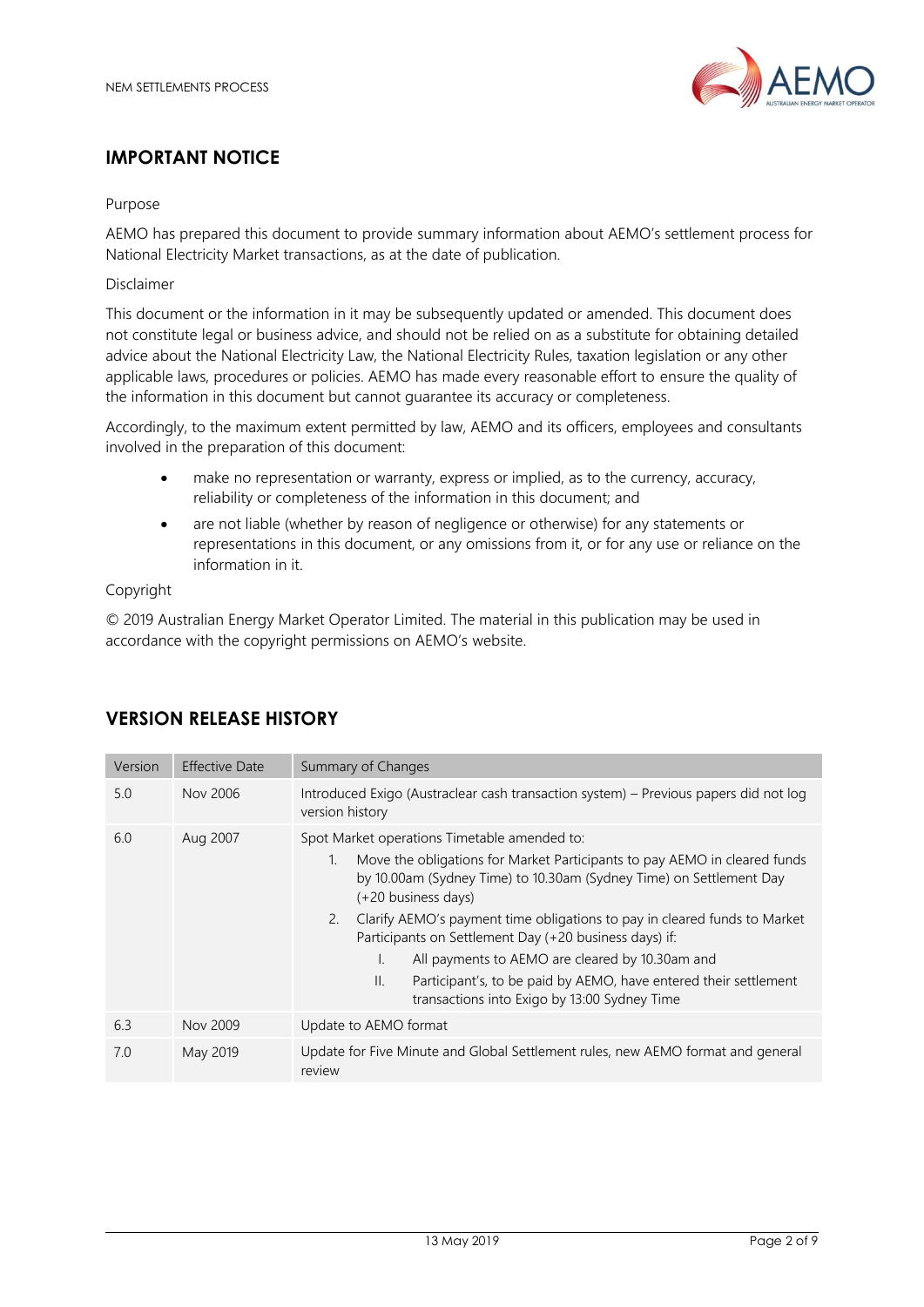

# **CONTENTS**

| <b>INTRODUCTION</b>                  | 4              |
|--------------------------------------|----------------|
| Purpose and scope                    | 4              |
| SETTLEMENT STATEMENTS                | 4              |
| Data Collection for Energy Trading   | $\overline{4}$ |
| Global Settlement                    | 5              |
| <b>Statement Production</b>          | 5              |
| <b>Revised Settlement Statements</b> | 6              |
| FINANCIAL SETTLEMENTS                | 6              |
| Introduction                         | 6              |
| Principles                           | 7              |
| Settlement Process                   | 7              |
|                                      |                |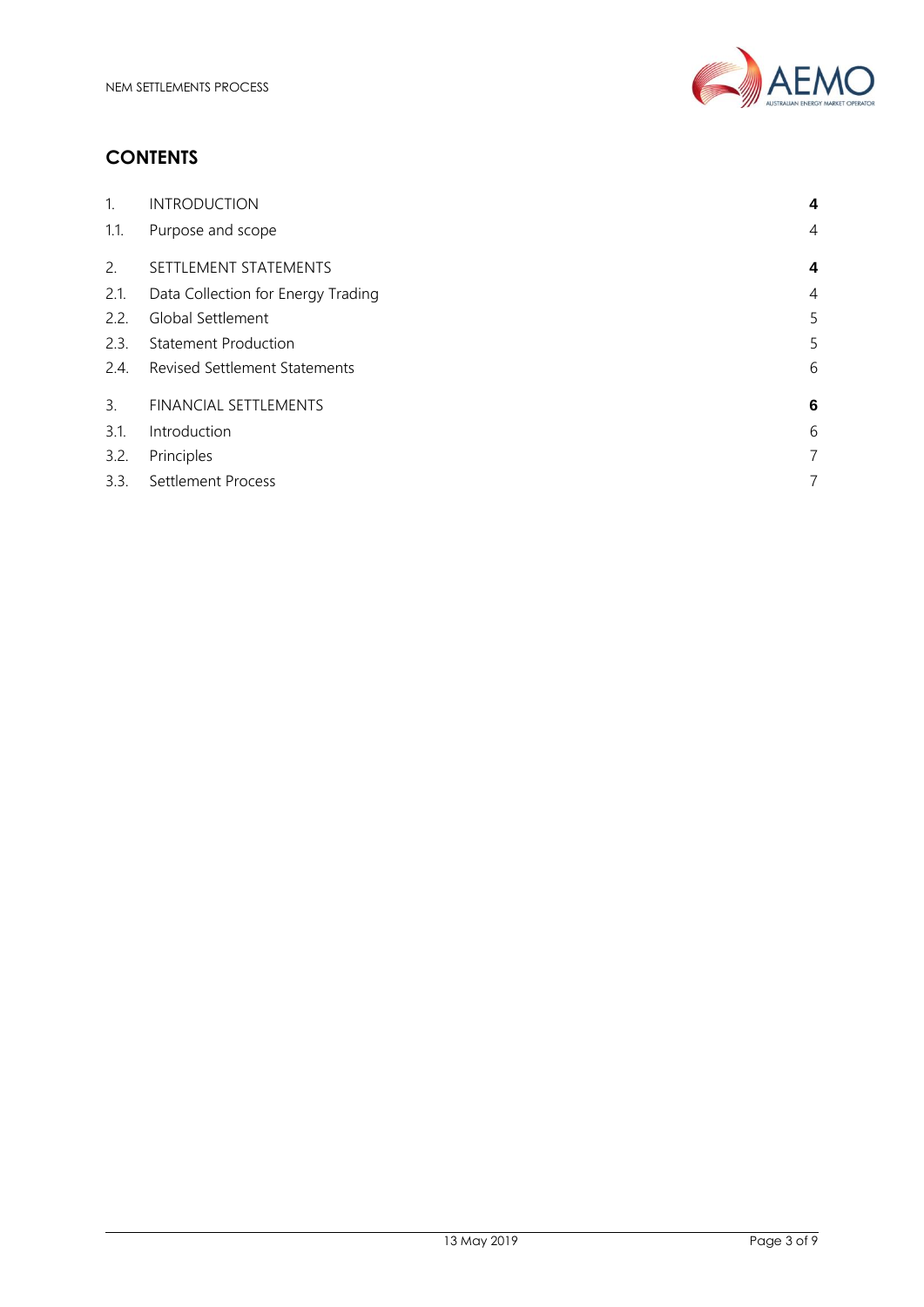

# <span id="page-3-0"></span>**1. INTRODUCTION**

# <span id="page-3-1"></span>**1.1. Purpose and scope**

In accordance with the National Electricity Rules (NER), AEMO must provide a financial settlement service for the billing and clearance of all National Electricity Market (NEM) market trading transactions under Chapter 3 of the NER including:

- Spot market transactions.
- Reallocation transactions.
- Ancillary service transactions.

AEMO also provides a settlement service for Registered Participants who participate in settlement residue auctions.

The purpose of this document is to provide a high level description of AEMO's the settlement and clearing processes used by AEMO in relation to settlements. It is not intended to detail all NER requirements or procedural steps concerning these matters. Accordingly, this document must be read in conjunction with Chapters 2 and 3 of the NER, and the spot market operations timetable and settlement calendars available on AEMO's website.

AEMO's prudential supervision activities are summarised in a separate document: NEM Settlement Prudential Supervision Process, also available on the AEMO website.

Settlement residue auction information can be found in the AEMO Settlement Residue Auction Rules, Auction Participant Agreement and related information published on the AEMO website.

# <span id="page-3-2"></span>**2. SETTLEMENT STATEMENTS**

# <span id="page-3-3"></span>**2.1. Data Collection for Energy Trading**

- A billing period is a period of seven days commencing at the start of the first trading interval on each Sunday and includes:
	- o Until 30 June 2021, 336 30-minute trading intervals
	- o From 1 July 2021, 2,016 five-minute trading intervals.
- Regional reference prices are recorded by AEMO's Market Management System (MMS).
- Metering Data Providers (MDPs) download electricity metering data through communication links after the end of each billing period. i.e. after Saturday 2400 hours. The energy flows through the connection points are recorded as trading interval values, validated for completeness and substitute with estimated values to replace any missing or incorrect values.
- In the case of connection points which are not large enough to require metering communication links under the jurisdictional metrology procedures, the MDPs estimate the interval metering data or the date and value of the next manual meter read and forward this information to AEMO.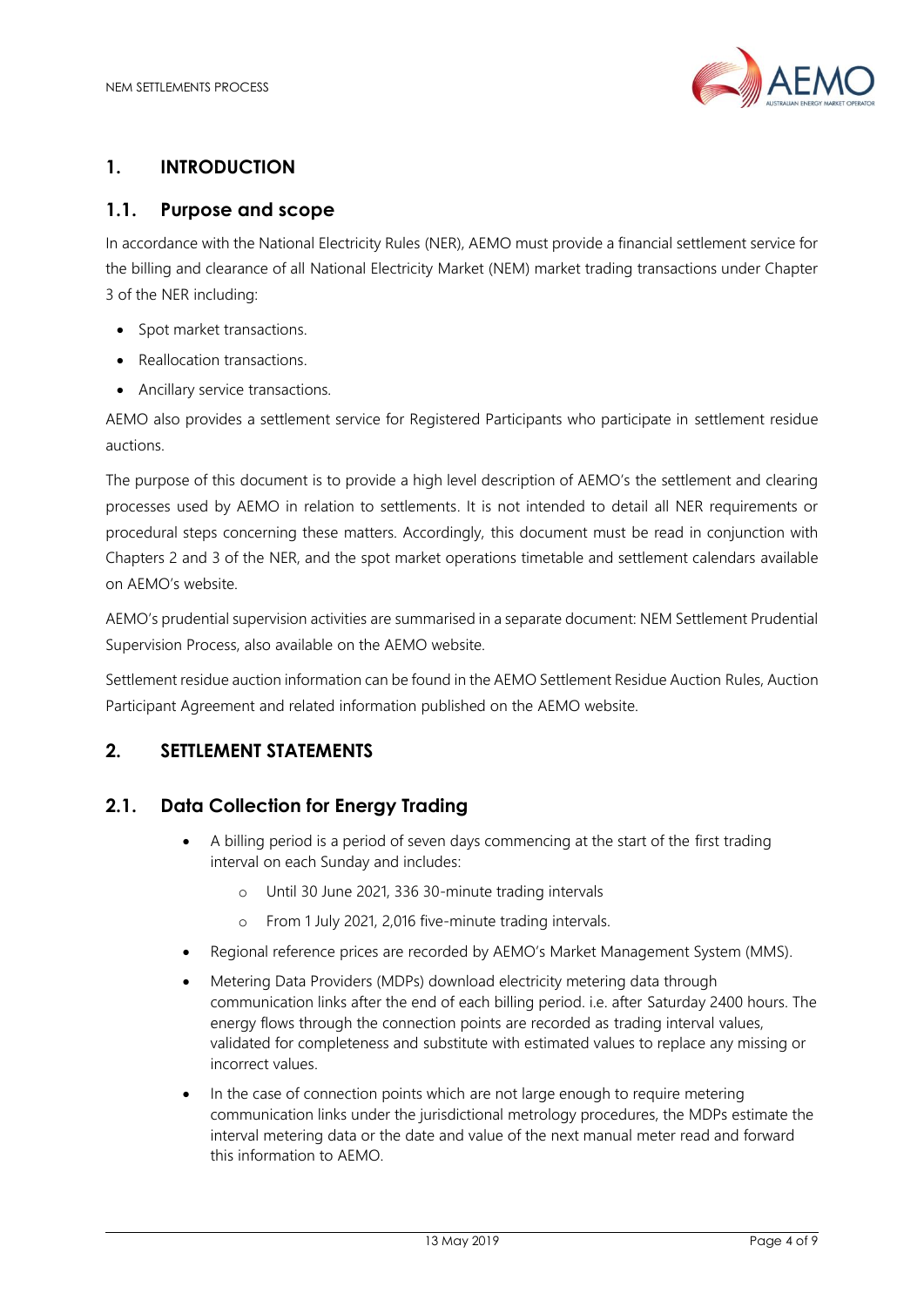

- The MDP passes the validated metering data to AEMO by the second business day after the end of the billing period.
- The MMS software supports the various functions comprising market operations, including bidding, dispatch, pricing and settlements. The storage and aggregation of metering data to the transmission connection point level is carried out by the Metering Settlement and Transfer Solution (MSATS). The MSATS system converts the monthly or 3-monthly readings to consumption meters to trading interval profiles based on the net system load profiles for each distribution network area.

#### <span id="page-4-0"></span>**2.2. Global Settlement**

- Electricity consumers whose loads are contestable in each participating jurisdiction can elect to be supplied by a retailer other than their designated local (franchise) retailer.
- Until 5 February 2022, a 'settlement-by-difference' framework applies in the NEM. When a consumer transfers from the local retailer, its metered energy consumption is excluded from the total boundary metering of its local retailer and becomes a 'second-tier load' added to the energy account of the retailer of choice. The local retailer is responsible for settlement of the total metered energy at the boundary of its area less the metered energy of all second-tier loads in the area.
- Under the 'settlement-by-difference' framework, the local retailer bears the risk of all residual electricity losses in its designated local area – known as unaccounted for energy (UFE).
- From 6 February 2022, a 'global settlements' framework applies in the NEM. AEMO will receive metering data for all first-tier as well as second-tier loads, and UFE in a local area will be allocated between all Market Customers in proportion to their share of metered consumption in the local area.

#### <span id="page-4-1"></span>**2.3. Statement Production**

- AEMO issues Market Participants with preliminary, final and revised settlement statements for each billing period.
- The annual settlements calendar published by AEMO shows the dates for delivery of statements and settlement of trading amounts relating to each billing period. The monthly settlement calendars show the dates for delivery of statements and settlement trading amounts relation to each billing period. Both calendars include posting dates for 20 week and 30 week revised statements. The calendars are published on the AEMO website.
- The settlement amount for wholesale market energy traded over a billing period is consolidated with other transactions for ancillary service payments and recoveries, reallocation, intervention payment and recovery, GST and Market Participant fees for inclusion in the preliminary statement. These statements are sent to Market Participants within five business days after the billing period.
- The preliminary statement is an indication of the amounts to be included in the final statement, enabling Market Participants to check their projections and refer any apparent discrepancies to AEMO for investigation if necessary. The NER require Market Participants and AEMO to use reasonable endeavours to resolve disputes about preliminary statements before the corresponding final statement is issued.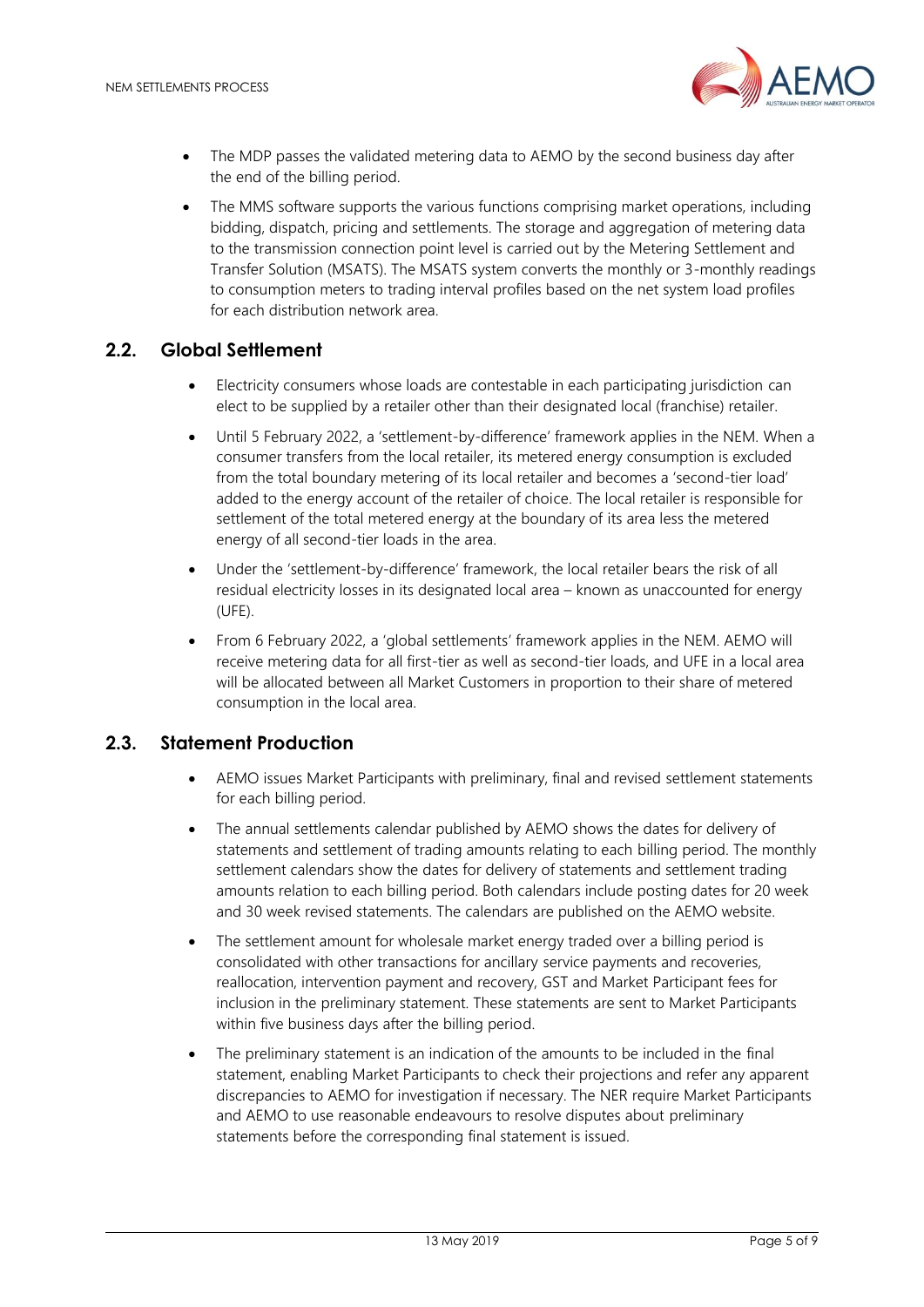

- Within 18 business days after the billing period, the calculations are redone to incorporate any changes to metering data, or billing configuration and final statements are issued to Market Participants.
- For all statements, additional supporting data used in the calculations will be available for the Market Participants from the MMS shortly after the statement is issued. The supporting data includes trading interval results and is available either as CSV files or in database form from the Info-server.
- The net settlement amount shown on the final statement is due and payable on the 20<sup>th</sup> business day after the billing period, or two business days after receiving the final statement, whichever is later. Under NER conventions, positive amounts are payable by AEMO to the Market Participant, and negative amounts are payable by the Market Participant to AEMO. Financial settlement is covered under Section 3 of this document.

# <span id="page-5-0"></span>**2.4. Revised Settlement Statements**

- It is not practical for all metering data to be provided and any inaccuracies identified and remedied by the time the Final Statement is issued. This is due to meter reading frequencies, the large amount of metering data to be processed, and because discrepancies, when discovered, may have been affecting results for more than a month. Estimated values are used to prepare final statements pending the availability of the actual readings from these meters.
- Disputes raised with AEMO within 6 months of the end of the disputed billing period, may also lead to changes in the settlement results. Any financial adjustments arising from these changes are accounted through revised settlement statements.
- Routine revised statements for a billing period are issued at approximately 20 weeks and again at approximately 30 weeks after that billing period to cover any outstanding adjustments for metering data improvements or corrections. This arrangement provides for orderly and systematic processing of revisions, and keeps the number of revisions to a minimum.
- An adjustment is considered to be major if it represents an amount exceeding 5% of a Market Participant's settlement amount for the billing period. Major adjustments resulting from the resolution of formal disputes or by agreement of affected participants may be made on an ad hoc basis through the issue of special revised statements.
- Any adjustment resulting from the issue of a revised settlement statement is incorporated into the next final statement, issued between 8 and 13 business days later.
- For more information on revised statements refer to the NEM Settlement Revisions policy on AEMO's website.

#### <span id="page-5-1"></span>**3. FINANCIAL SETTLEMENTS**

#### <span id="page-5-2"></span>**3.1. Introduction**

AEMO has a market clearing role in the NEM. When selling or purchasing electricity or settling other market transactions, Market Participants deal with AEMO, rather than with each other.

The NER provide that AEMO's obligations to make payments otherwise due to Market Participants providing energy and ancillary services are limited to the money available to AEMO from receipts from Market Participants.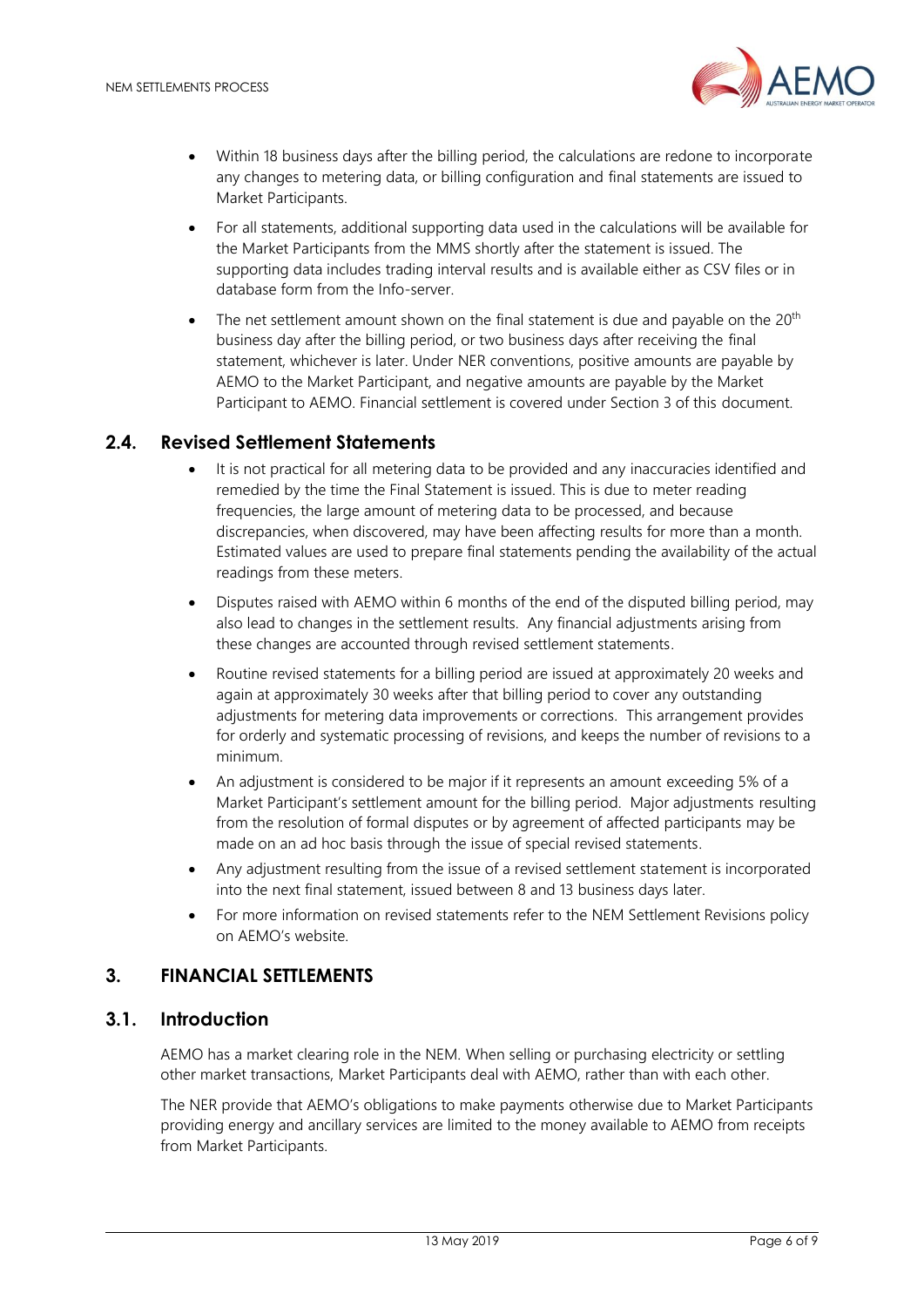



Any shortfall in AEMO's recovery of payments due from Market Participants in relation to a billing period is shared across settlement recipients (typically generators and reallocators) by reducing the amount paid to them for supplied and reallocations through the Market in that billing period.

# <span id="page-6-0"></span>**3.2. Principles**

- All payments to AEMO and by AEMO are as cleared funds, and transactions are not completed until they clear.
- Austraclear's electronic Exigo Settlement System is used by all Market Participants.
- All market transactions in the billing period, adjustments for prior billing periods and Market Participant fees are combined into a single settlement amount per Market Participant each week.
- Market Participants pay amounts due to AEMO on settlement date and AEMO pays amounts due to Market Participants on the same day subject to cleared funds being sufficient.
- The existence of a dispute is not a valid basis under the NER for withholding settlement payments. Further information about AEMO's dispute resolution process is available from AEMO's Information and Support Hub via [supporthub@aemo.com.au](mailto:supporthub@aemo.com.au) or 1300 236 600.
- NEM settlement is underpinned by prescribed deadlines for payment in accordance with the spot market operations timetable.
- If deadlines for payment are not met then settlement default procedures are invoked as described in the 'NEM Settlement Prudential Supervision Process' guide on the AEMO website.

# <span id="page-6-1"></span>**3.3. Settlement Process**

Note: In this section "S" refers to the settlement date and the number following, e.g. "S-2", refers to the number of days before or after the settlement date.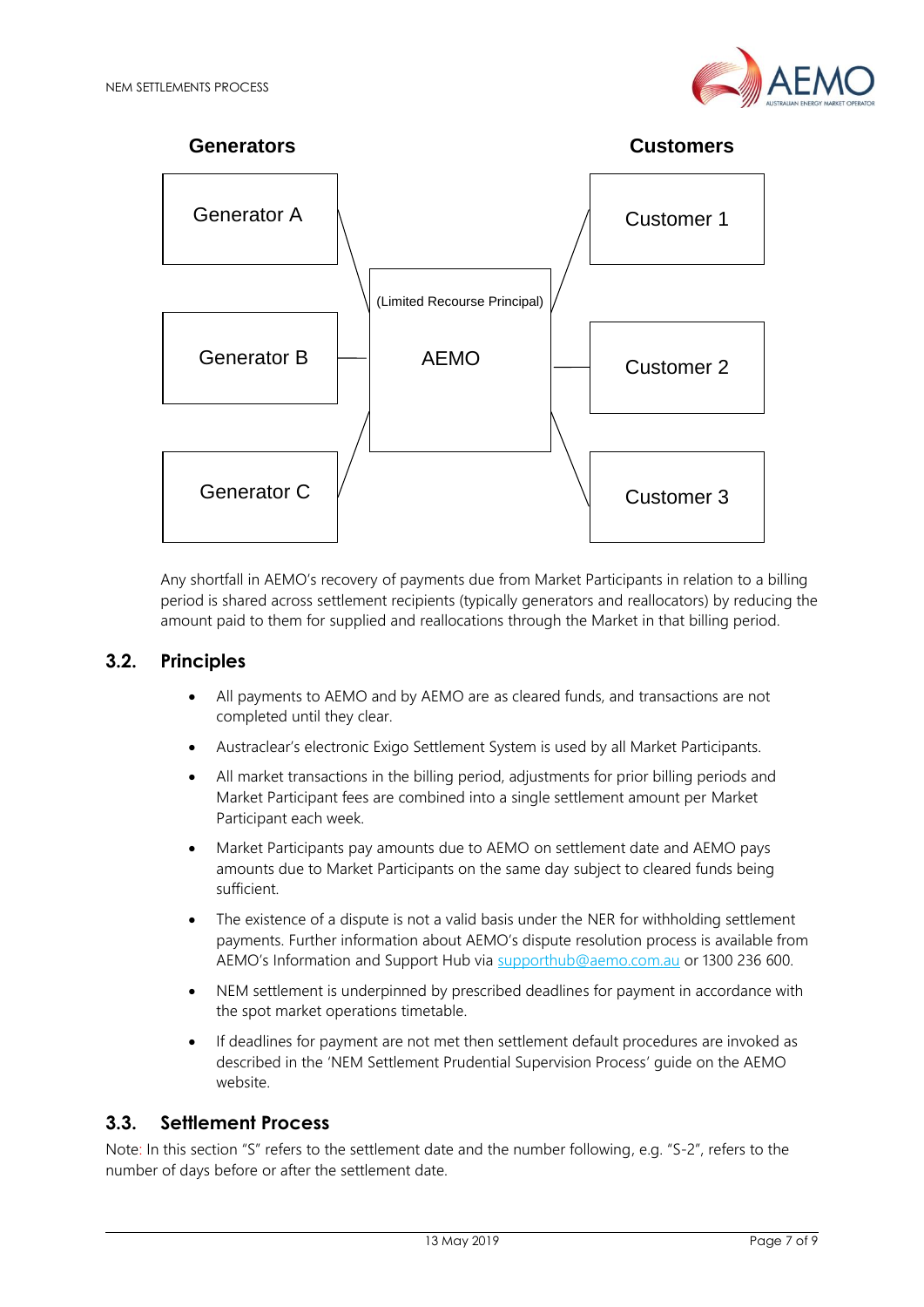

#### **3.3.1. EFT Agent**

- The NER require AEMO to arrange an EFT mechanism for settlements and the collection and payment of Market fees
- AEMO uses Austraclear as the provider of the EFT settlement facility called Exigo, for the following reasons:
	- o transparency of the process in tracing status of transactions for both AEMO and Market Participants;
	- o cleared fund settlements are underpinned by Austraclear's role in the Real Time Gross Settlement (RTGS) environment. This means that once a transaction has cleared, it cannot be unwound later in the day; and
	- o Austraclear's provision of Electricity Associate Membership provides a low cost framework that does not disadvantage smaller Market Participants.
- Cash transfers in Austraclear require two "sides" of a transaction to be entered one by the sender and one by the receiver. When both sides are entered and matched, the cash transfer is processed through the RTGS system, and cleared funds either received or paid.
- In order to trace transactions with an effective audit trail to/from Market Participants, it is necessary for each registered Market Participant to have a unique Austraclear code for which financial responsibility is taken.
- A Market Participant may elect to use a single Austraclear identifier to cover transactions relating to more than one Market Participant identifier in the MMS.

#### **3.3.2. AEMO Receipts**

- The MMS produces final statements for dispatch to Market Participants two business days prior to the settlement date (S-2), which is 18 business days after the end of the billing period. Each Market Participant's statement identifies settlement amount by class of transaction, along with a net settlement amount payable by/to that Market Participant.
- Transactions payable to AEMO (i.e. where AEMO is receiving funds from Participants) are entered electronically into Austraclear by AEMO, as the first side of payments to AEMO (S-2).
- Market Participants paying to AEMO must pay in cleared funds by 10:30am (Sydney time) on settlement day (S).
- Market Participants must ensure that their transactions are completed by the required time. Liaising with their banking representatives is essential for this process to occur successfully. Please refer to the AEMO Market Clearing Procedure published on the website.
- Matched Austraclear transactions are processed via RTGS. Therefore AEMO receives electronic confirmation of cleared funds from Austraclear in real time.
- After confirmation by AEMO that full receipts are received from all paying Market Participants, the AEMO Full Payment process takes place as described in Section 3.3.3.
- If all receipts are not cleared by 10:30am, then the Shortfall payment process is commenced as set out in section 3.3.4.